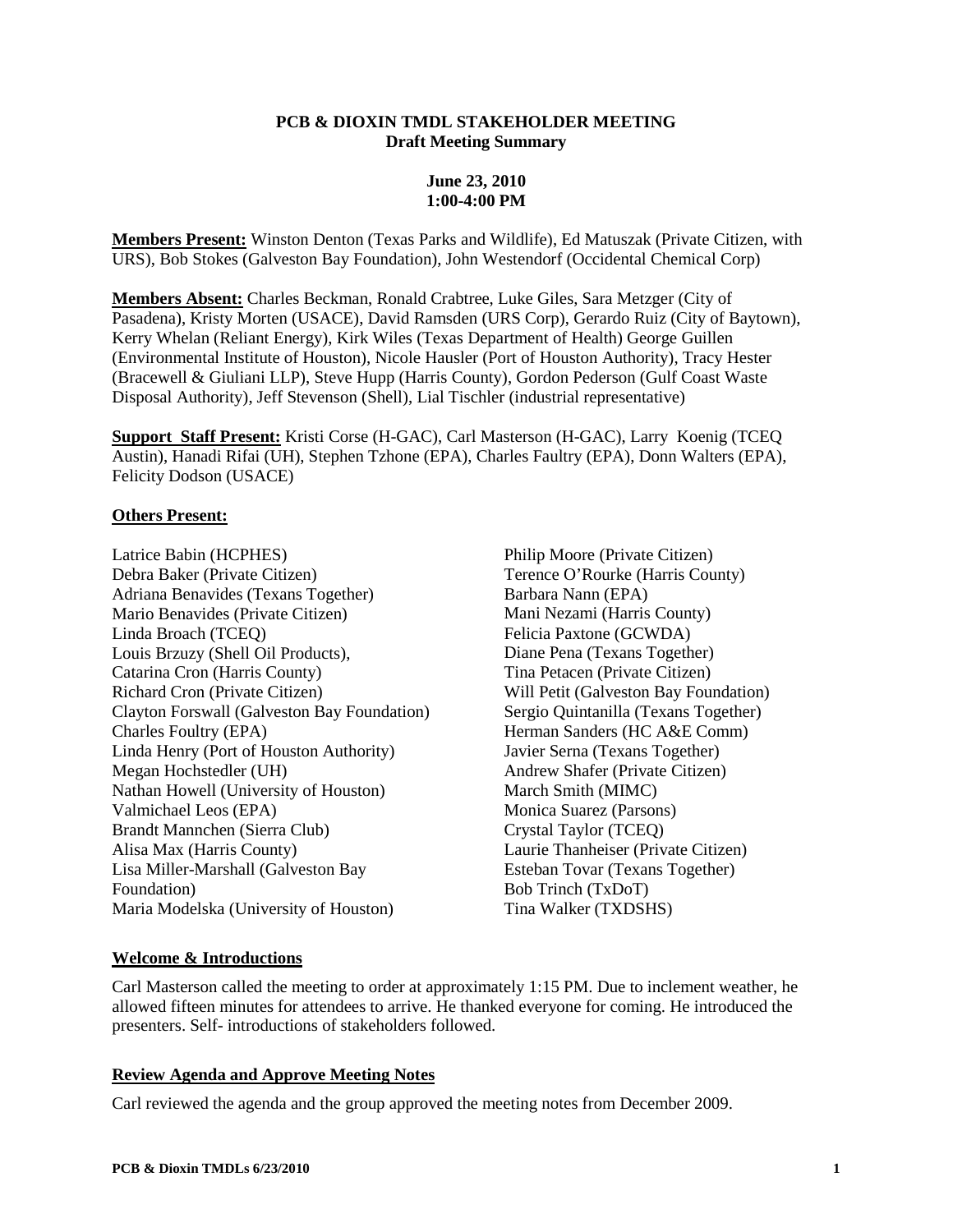# **Update on the Draft HSC Dioxin TMDL, Larry Koenig, TCEQ**

Larry Koenig was asked if there was any new information concerning the Dioxin TMDL project. He did not have any significant updates to report at this time.

# **PCB TMDL Project--Project Updates, Hanadi Rifai, University Of Houston**

Dr. Hanadi Rifai provided a summary on the sampling in the PCB TMDL project. The study project area encompasses the Houston Ship Channel turning basin to Upper Galveston Bay. Hanadi displayed a map showing the Houston Ship Channel water segments that were sampled for the TMDL project.

Samples that were collected in 2009 include:

PCB ambient sampling

- 47 sites sampled for water (dissolved and suspended using a high volume sampling technique)
- 35 sites sampled for sediment
- 30 sites sampled for catfish
- 16 sites sampled for sea trout or Atlantic Croaker

# PCB runoff sampling

- 7 sites sampled once for water
- 1 site sampled twice

PCB effluent sampling

• 16 sites sampled for effluent (dissolved and suspended)

She presented a map showing where each sample site was located and for the various types that were sampled at each site. Maps were also provided which displayed the individual type and the concentrations of PCBs found at each sample site. Patrick Bayou had the highest concentrations of PCB in water, sediment, and catfish.

Of the 47 sites that were sampled for water, 28 sites exceeded the water quality standard of 0.885 ng/L of PCB concentration, meaning that 58% of the sample sites exceeded the standard. Also, of the 30 catfish samples that were taken, 24 exceeded the Department of State Health Services Health Assessment Comparison Value (HACV) of 47 ng/g of PCB in catfish tissue. 80% of the samples exceeded the standard. Of the samples gathered of the sea trout or Atlantic Croaker, 89% of the samples taken exceeded the HACV. These percentages were higher than the previous sample studies taken in 2002-2003 and 2008.

Dr. Rifai also provided extensive box plot graphs and bar graphs profiling the ambient, effluent, and runoff sampling. To summarize the graphs, the dissolved phase is similar in the three sampling types; however, the suspended phase shows that there was a greater difference than what was observed in the dissolved phase.

### **Pending Galveston Bay System Survey for Dioxin and PCBs, University of Houston**

Dr. Rifai presented a proposed sampling plan for the Houston Ship Channel and Galveston Bay. For this project, sampling of in-stream water, bed sediment, and tissue samples will be conducted. For each sampling type certain parameters of interest will be explored.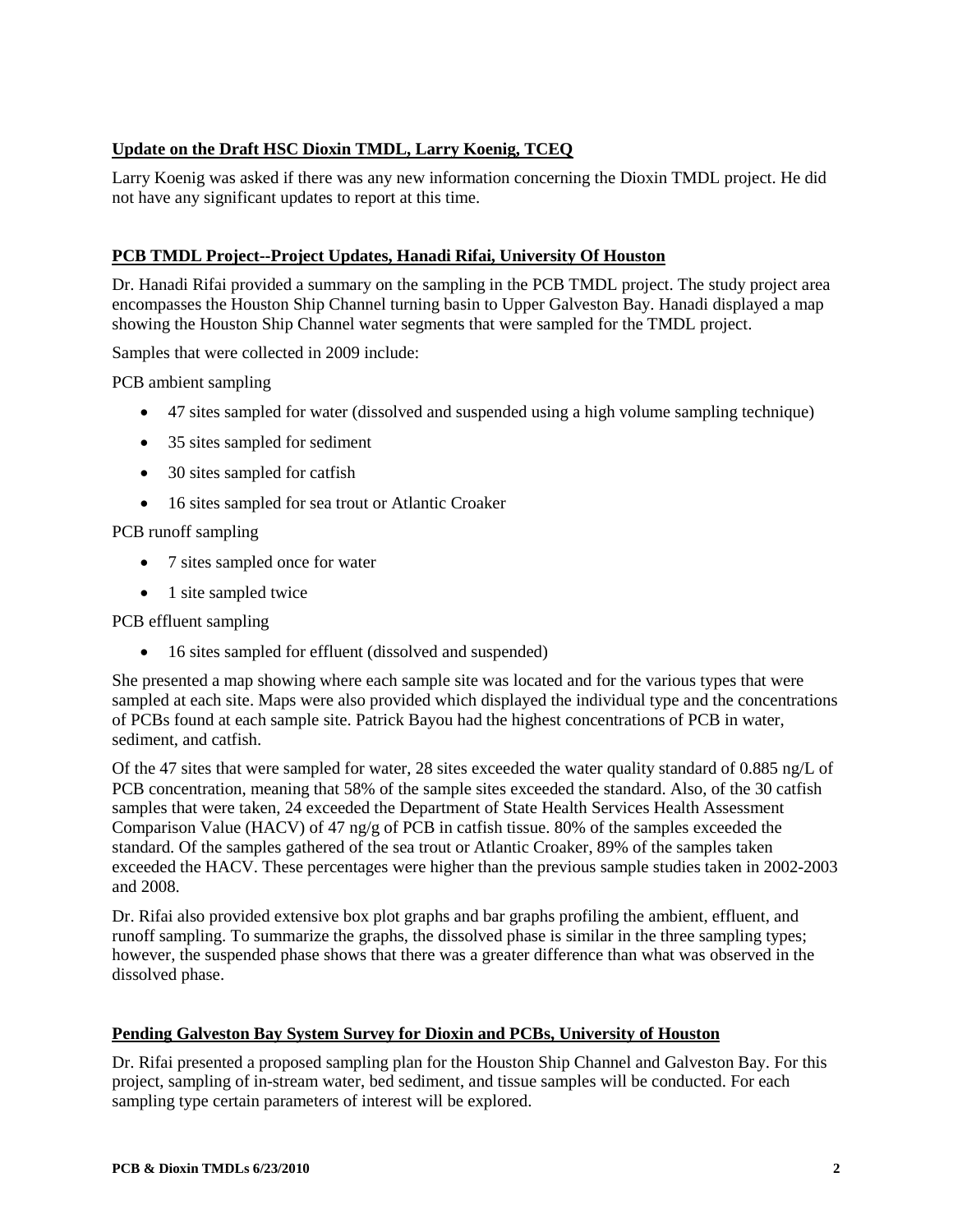In-Stream Water--Parameters of Interest

- Total Suspended Solids
- Dissolved Organic Carbon
- Total Organic Carbon
- PCB Dissolved in water
- PCB in suspended sediment
- Dioxin in water
- Dioxin in suspended sediment

Bed Sediment--Parameters of Interest

- Total organic carbon
- Solids content
- Grain size
- PCB in sediment
- Dioxin in sediment

Tissue--Parameters of Interest

- Lipid content
- PCB in fish tissue
- Dioxin in fish tissue

Six criteria are being used to develop potential sampling sites. The six criteria are reference conditions from previous sampling, potential sources, spatial distribution, physiography and hydrography, add-on opportunities, and secondary consideration. A map showing potential sites for future sampling efforts based on the six criteria was provided. The project will provide a framework for decision making for the PCB/Dioxin constituents and will include snapshots, or present conditions of PCB and Dioxins in the sediement and fish tissue of the Houston Ship Channel and also a snapshot of PCB and dioxin in the water of the Houston Ship Channel and Galveston Bay. The station selection will be primarily based on the high concentrations of the previous study sampling results, and the monitoring plan will consist of twenty five high-volume water samples, twenty one bottom sediment samples, and up to twenty one tissue samples. Also, the proposed locations may change, and suggestions for sampling locations can be submitted to Dr. Rifai, H-GAC, or Larry Koenig, TCEQ.

### **Questions about HSC and Bay System studies**

Q: Were all catfish sampled of the same species?

A: No. Samples came from whichever species (hardhead or blue) happened to be present at the time of sampling.

Q: Is Christmas Bay a concern for PCB contamination?

A: A study has not been conducted of tissue samples for PCBs of fish species in Christmas Bay.

Comment: Fish are not staying the same place. They may migrate into areas of PCB contamination and then move into areas without contamination.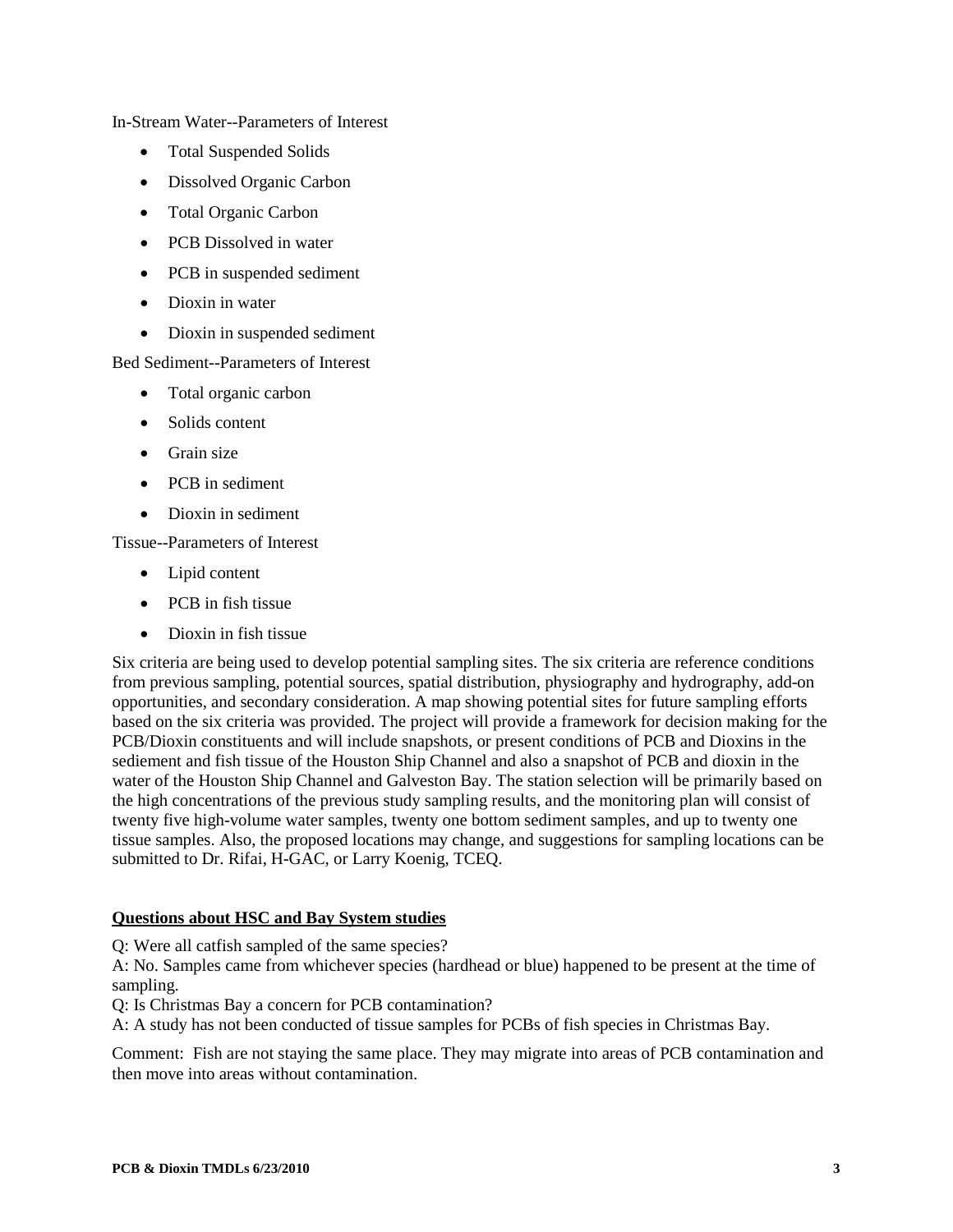- Q: Is surface sediment being sampled?
- A: Yes, but it is a composite sample.
- Q: Are the sources of PCBs known?
- A: Some possibilities have been mapped, but these are under evaluation.

# **Update on San Jacinto River Waste Pits Superfund Site, Stephen Tzhone, EPA; Felicity Dodson, USACE**

Stephen thanked the group for inviting the EPA to speak to the stakeholder group.

Stephen began by displaying a site map of the San Jacinto River Waste Pits (SJRWP). EPA is working with participating agencies: natural resource trustees (NOAA, FWS, TCEQ, TPWD, GLO) as well as who have specific responsibilities and coordination partners (ATSR/CDC, USACE, TxDOT, H-GAC, Harris County, Port of Houston Authority) with whom EPA shares information.

### *Enforcement Process*

Stephen reviewed updates in the enforcement process. International Paper Company and McGinnes Industrial Maintenance Corporation have been identified as the potentially responsible parties (PRPs). The remedial investigation/feasibility study (RI/FS) Unilateral Administrative Order was issued on November 20, 2009. Also, the TCRA Administrative Order of Consent was issued on May 11, 2010. The PRPs have accepted responsibility for this Superfund Site.

Q: Do the enforcement agencies have a plan to reduce the exposures to people fishing and wading in the area?

A: Signs have been posted advising people to not fish or swim in the containment area.

Comment: The signs should be bigger, or there should be more signs placed around the containment area. Also, public outreach such as mailing literature would help inform people of the SJRWP containment area.

Comment: Many people fishing in the area are doing so for economic or cultural reasons. It will be difficult to get them to abide by the advisories. For some, fishing might be the only means of providing food for their families. There should be alternative local areas where fishing can be conducted without the risk of exposure.

Q: Are humans at risk for dioxin poisoning from consuming contaminated fish?  $A \cdot W$ e do not know at this time.

Comment: People are still fishing in the containment area. It does not seem that there is being enough done to inform them of the potential risks.

#### *Remedial Investigation/Feasibility Study*

Stephen provided a map of the San Jacinto River Waste Pits Location clearly displaying the preliminary perimeter of the site, the McGinnis parcel, and the northern impoundment perimeter. For the RI/FS, a work plan will be developed and will consist of all remedial investigation components. It will also identify critical paths needed to fully evaluate all remedial approaches. Stephen also provided the Highlight 1-5, Remedial Approaches for Contaminated Sediment chart. The different approaches consisted of in-situ approaches and ex-situ approaches. The in-situ approaches are in-situ capping, monitored natural recovery, hybrid approaches, institutional controls, and in-situ treatment. The ex-situ approaches are dredging and evacuation. For the RI/FS a sediment media sampling plan will also be conducted. Stephen provided maps which display the proposed boring locations for geotechnical and geotechnical and chemistry sampling, as well as proposed van shear tests.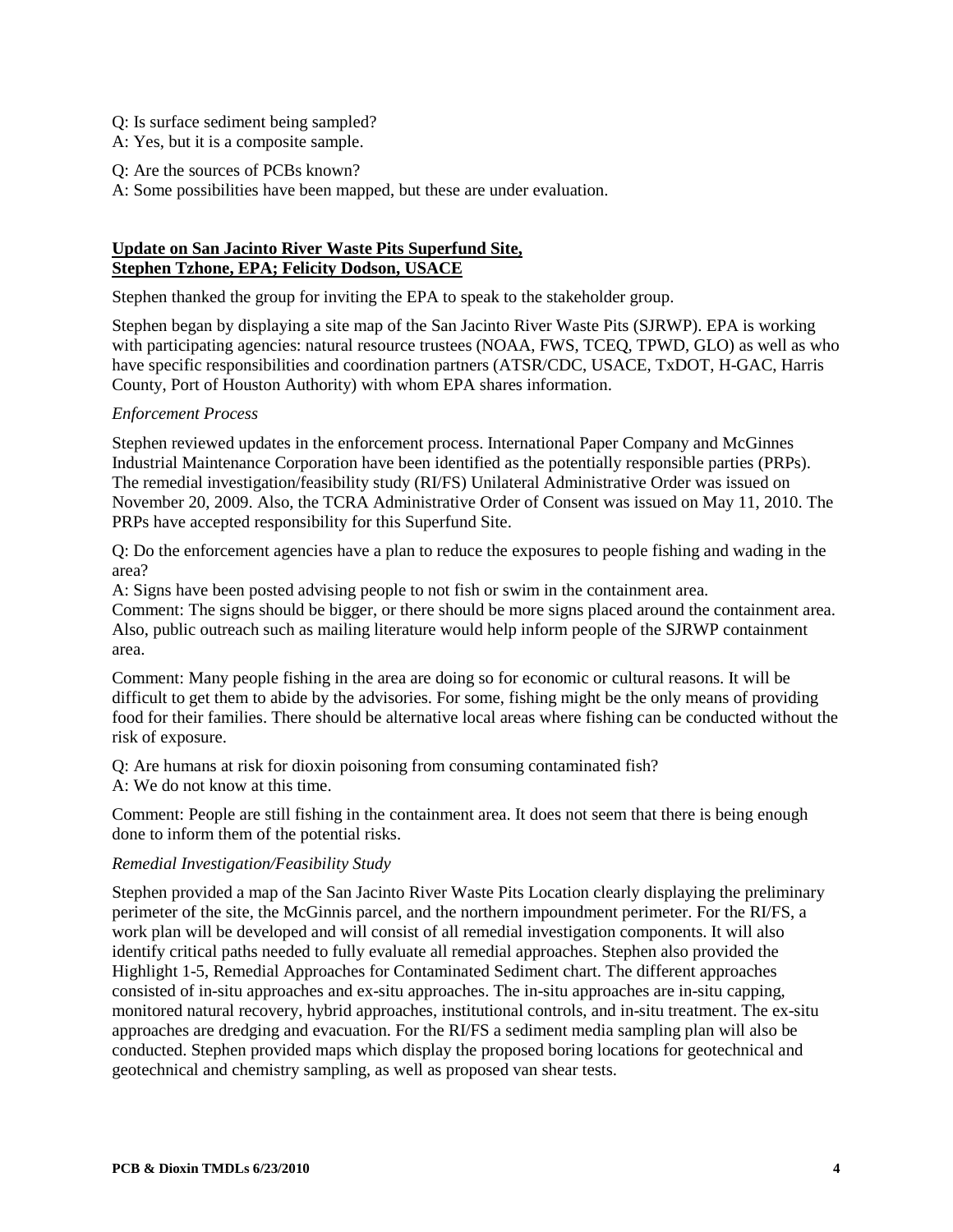# *USACE Permits*

USACE is the responsible entity for issuance of CWA Section 404 and RHA Section 10 permits (dredge and fill) in the Houston Ship Channel.

Problem: Permitted activities may impact RI/FS activities and future cleanup actions. Also, permitted activities that do impact the site may expose those permitted to Superfund liability.

EPA/USACE/TCEQ have required that existing and new permit holders must strictly adhere to CWA 404 and RHA 10 permitting processes within the area of concern boundary of the SJWP.

#### **More information about USACE Permitting was given by Felicity Dodson, USACE**

Felicity began her presentation by presenting a map of the area of concern. On November 1, 2009, USACE announced and explained the Permit Evaluation Requirement Process. Now all projects in the area of concern are reviewed for potential impacts, and the test results of the material dredged will determine their placement. Nationwide permits have also been suspended in the area of concern. Applications now are under review and new permits now fall under the review process. Also, all existing permittees have been indentified and will be contacted in the future to discuss their options.

#### *Watershed Management and Permits*

Stephen continued by discussing a Watershed Management Strategy for the area of concern. He said that a dioxin TMDL study would begin soon. The TCEQ and EPA approval process will begin for this project in the fiscal year 2010-2011. Also, public notice will be given when this begins. Stephen also asked for public participation through the Houston-Galveston Area Council.

#### *Source Stabilization*

Stephen presented a map which displayed the 1966 original perimeters of the San Jacinto Waste Pits impoundments. The Waste Pit 2 is almost completely submerged by the San Jacinto River. Some sampling of the site near the 1966 berm location has been conducted. Stephen provided a table showing the sampling results.

Along with additional sampling there will be a TCRA Memorandum. This will evaluate the effectiveness, implementability, and cost of remediating this site as well as what technologies should be used for removal, treatment, and containment.

Five containment alternatives were given.

- Alt. 1, Sheet Pile & Granular Cover
- Alt. 2, Sheet Pile, Granular Cover, Dredge, and Revetment
- Alt. 3, Granular Cover and Revetment
- Alt. 4, Rock Berm, Granular Cover, and Revetment
- Alt. 5, ACBM and dredge

Concerns were raised regarding the TCRA Memorandum. These included minimizing public health/environment cost, preventing spread and movement of contamination, designing for storm events, preventing impacts from flooding upstream, preventing impacts from scouring on the I-10 Bridge, and a combination of technologies (i.e. removal with containment).

#### *Next Steps*

Stephen identified five steps that should be taken in the future. The first step is to implement source stabilization activities. The next step would be to define the nature and extent of this site. The third step is